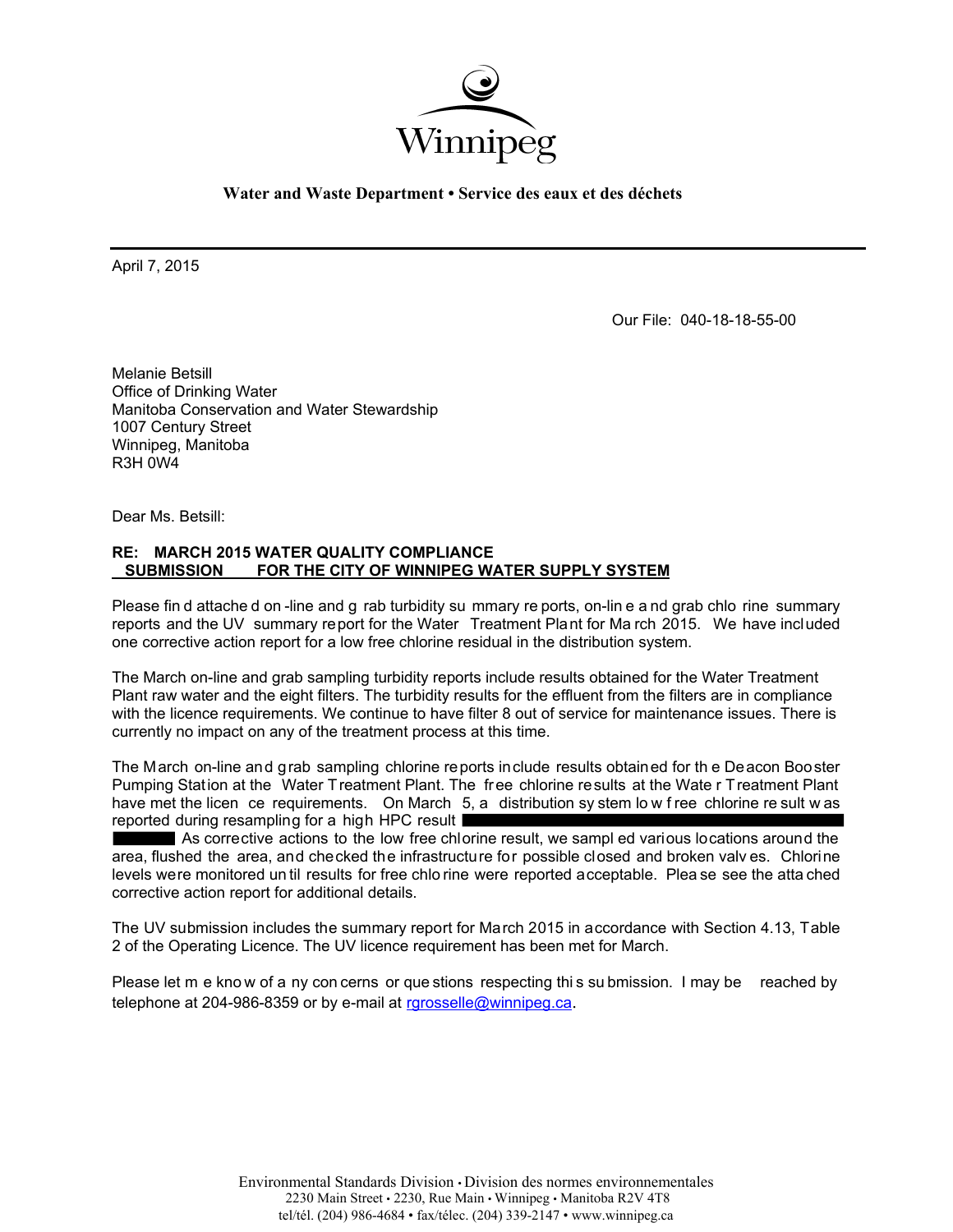Thanks for your ongoing cooperation and understanding in this matter.

Yours sincerely,

*Original Signed by:* 

R. Grosselle Manager of Environmental Standards **Attachments** 

c:(e-mail)

 Dr. L. Richards, Winnipeg Regional Health Authority Dr. H. Chang, Winnipeg Regional Health Authority Dr. S. Roberecki, Manitoba Health D.P. Sacher, P.Eng. G. Patton, P.Eng. T. Shanks, P.Eng. A. J. Weremy, P.Eng. C. Diduck

N:\Compliance Reporting\Submittal Letters\2015\ODW- Letters\Betsill Water 2015-03.doc

-2-

Embrace the spirit . Vivez l'esprit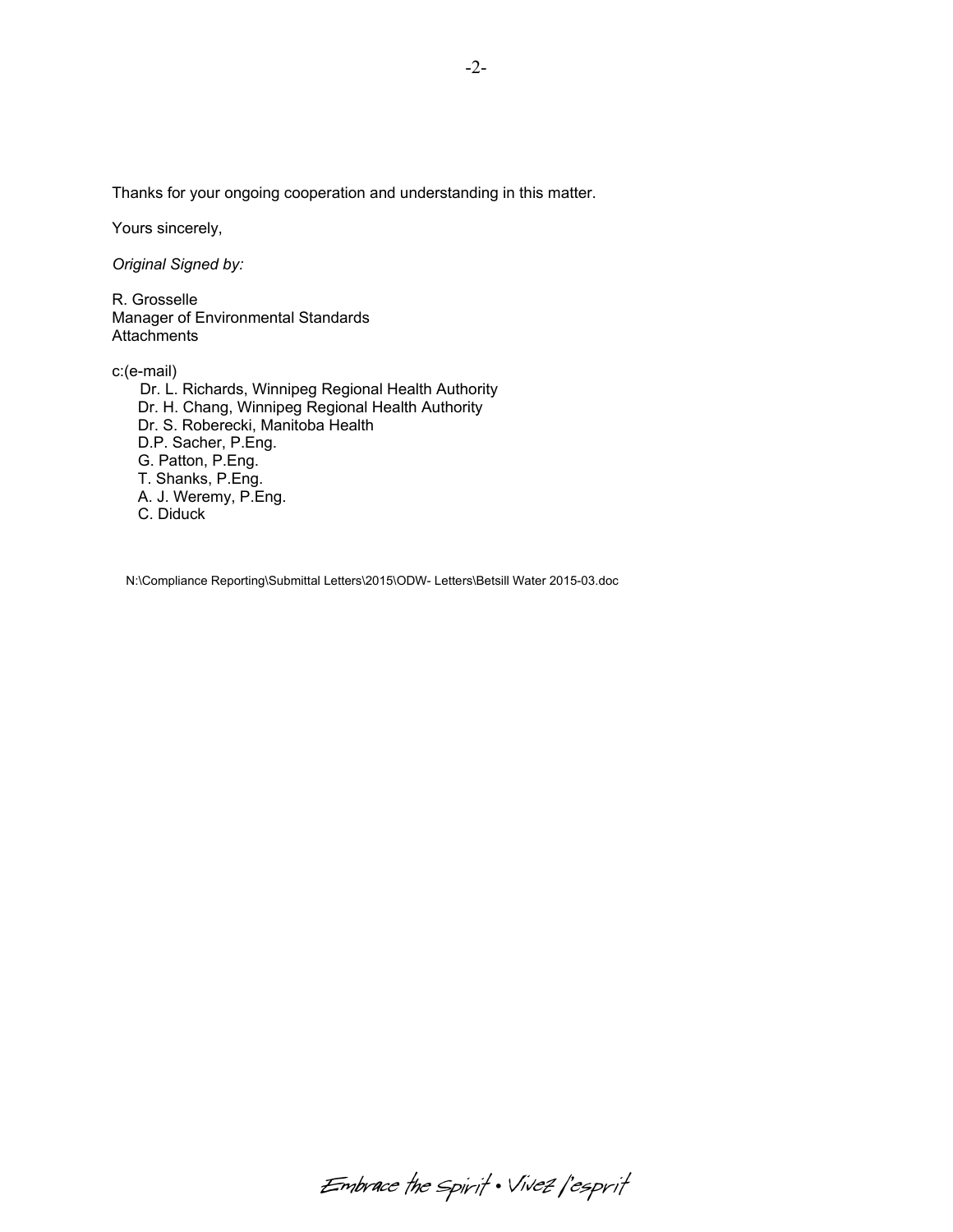Winnipeg

## **CITY OF WINNIPEG**WATER AND WASTE DEPARTMENT

 Water System Code: **252.00** Licence Number: **PWS-09-412 AA**

## WATER SERVICES WATER TREATMENT PLANT TURBIDITY ON-LINE MONITORING REPORT

|                                                                                             | March 2015 Turbidity (NTU) |       |               |      |               |       |               |      |               |       |               |      |               |      |               |           |            |
|---------------------------------------------------------------------------------------------|----------------------------|-------|---------------|------|---------------|-------|---------------|------|---------------|-------|---------------|------|---------------|------|---------------|-----------|------------|
| Raw                                                                                         |                            |       | Filter #1     |      | Filter #2     |       | Filter #3     |      | Filter #4     |       | Filter #5     |      | Filter #6     |      | Filter #7     |           | Filter #8  |
| Date                                                                                        | Avg                        | Avg   | Max           | Avg  | Max           | Avg   | Max           | Avg  | Max           | Avg   | Max           | Avg  | Max           | Avg  | Max           | Avg       | Max        |
| 1/03/2015                                                                                   | 0.65                       | 0 0 4 | 0.10          | 0.05 | 0.10          | 008   | 0.15          | 0.05 | 0.10          | 003   | 0.07          | 0.04 | 008           | 0.07 | 0.09          | OL        | OL         |
| 2/03/2015                                                                                   | 0.66                       | 006   | 0.10          | 0.07 | 0.16          | 0.10  | 0.18          | 0.06 | 0.13          | 005   | 0.07          | 0.05 | 0.11          | 0.08 | 0.13          | <b>OL</b> | OL         |
| 3/03/2015                                                                                   | 0.67                       | 007   | 0.13          | 0.06 | 0.12          | 0.10  | 0.19          | 0.07 | 0.10          | 0 0 4 | 0.10          | 0.05 | 0.10          | 0.07 | 0.14          | OL        | OL         |
| 4/03/2015                                                                                   | 0.67                       | 003   | 0.14          | 0.07 | 0.12          | 0.12  | 0.30          | 0.07 | 0.13          | 004   | 0.09          | 0.04 | 0.12          | 0.07 | 0.13          | <b>OL</b> | OL         |
| 5/03/2015                                                                                   | 0.66                       | 007   | 0.13          | 0.07 | 0.12          | 0.10  | 0.20          | 0.07 | 0.15          | 005   | 0.13          | 0.08 | 0.10          | 0.10 | 0.12          | <b>OL</b> | OL         |
| 6/03/2015                                                                                   | 0.67                       | 006   | 0.12          | 0.07 | 0.13          | 0.10  | 0.20          | 0.08 | 0.20          | 007   | 0.10          | 0.08 | 0.15          | 0.11 | 0.18          | <b>OL</b> | OL         |
| 7/03/2015                                                                                   | 0.66                       | 006   | 0.08          | 0.06 | 0.11          | 009   | 0.17          | 0.06 | 0.09          | 006   | 0.12          | 0.07 | 0.13          | 0.09 | 0.16          | OL        | OL         |
| 8/03/2015                                                                                   | 0.67                       | 006   | 0.11          | 0.06 | 008           | 008   | 0.18          | 0.07 | 0.26          | 006   | 0.11          | 0.07 | 0.14          | 0.09 | 0.16          | <b>OL</b> | OL         |
| 9/03/2015                                                                                   | 0.67                       | 006   | 0.12          | 0.06 | 0.12          | 0.10  | 0.14          | 0.06 | 0.13          | 005   | 0.11          | 0.06 | 009           | 0.08 | 0.16          | <b>OL</b> | OL         |
| 10/03/2015                                                                                  | 0.67                       | 0 0 5 | 0.11          | 0.06 | 0.12          | 009   | 0.18          | 0.06 | 0.12          | 005   | 0.07          | 0.08 | 0.14          | 0.10 | 0.12          | OL        | OL         |
| 11/03/2015                                                                                  | 0.67                       | 0 0 6 | 0.08          | 0.06 | 0.12          | 009   | 0.18          | 0.06 | 0.09          | 007   | 0.12          | 0.07 | 0.14          | 0.09 | 0.16          | <b>OL</b> | OL         |
| 12/03/2015                                                                                  | 0.68                       | 006   | 0.12          | 0.06 | 008           | 009   | 0.17          | 0.07 | 0.14          | 006   | 0.12          | 0.07 | 0.14          | 0.08 | 0.15          | <b>OL</b> | OL         |
| 13/03/2015                                                                                  | 0.69                       | 005   | 0.11          | 0.06 | 0.15          | 0.10  | 0.13          | 0.06 | 0.12          | 005   | 0.11          | 0.06 | 008           | 0.08 | 0.16          | <b>OL</b> | OL         |
| 14/03/2015                                                                                  | 0.68                       | 005   | 0.10          | 0.05 | 0.11          | 008   | 0.15          | 0.06 | 0.13          | 005   | 0.07          | 0.07 | 0.13          | 0.11 | 0.13          | <b>OL</b> | OL         |
| 15/03/2015                                                                                  | 0.68                       | 006   | 0.08          | 0.05 | 0.10          | 008   | 0.16          | 0.06 | 0.12          | 0 0 6 | 0.10          | 0.07 | 0.13          | 0.10 | 0.19          | OL        | OL         |
| 16/03/2015                                                                                  | 0.67                       | 0 0 5 | 0.10          | 0.05 | 007           | 008   | 0.16          | 0.06 | 0.12          | 005   | 0.10          | 0.06 | 0.13          | 0.09 | 0.15          | OL        | <b>OL</b>  |
| 17/03/2015                                                                                  | 0.66                       | 0 0 5 | 0.10          | 0.04 | 008           | 009   | 0.12          | 0.04 | 0.11          | 005   | 0.11          | 0.05 | 008           | 0.08 | 0.14          | OL        | OL         |
| 18/03/2015                                                                                  | 0.66                       | 004   | 0.08          | 0.03 | 0 0 5         | 006   | 0.12          | 0.03 | 0.07          | 003   | 0.07          | 0.05 | 009           | 0.07 | 0.09          | <b>OL</b> | OL         |
| 19/03/2015                                                                                  | 0.67                       | 004   | 0.08          | 0.03 | 007           | 007   | 0.12          | 0.03 | 0.08          | 004   | 0.06          | 0.04 | 008           | 0.08 | 0.11          | <b>OL</b> | OL         |
| 20/03/2015                                                                                  | 0.67                       | 0 0 5 | 0.07          | 0.03 | 0 0 5         | 007   | 0.12          | 0.03 | 0.05          | 004   | 0.08          | 0.04 | 009           | 0.07 | 0.12          | <b>OL</b> | <b>OL</b>  |
| 21/03/2015                                                                                  | 0.69                       | 004   | 0.08          | 0.03 | 0 0 4         | 0 0 7 | 0.14          | 0.04 | 0.07          | 004   | 0.07          | 0.04 | 008           | 0.07 | 0.12          | <b>OL</b> | OL         |
| 22/03/2015                                                                                  | 0.70                       | 0 0 5 | 0.10          | 0.03 | 0 0 7         | 009   | 0.13          | 0.04 | 0.09          | 003   | 0.07          | 0.03 | 0 0 5         | 0.06 | 0.11          | <b>OL</b> | <b>OL</b>  |
| 23/03/2015                                                                                  | 0.71                       | 005   | 0.28          | 0.04 | 0 36          | 008   | 0.40          | 0.03 | 0.15          | 003   | 0.07          | 0.04 | 009           | 0.07 | 0.11          | <b>OL</b> | OL         |
| 24/03/2015                                                                                  | 0.70                       | 0 0 5 | 0.07          | 0.03 | 007           | 008   | 0.29          | 0.03 | 0.09          | 004   | 0.07          | 0.03 | 0 0 7         | 0.06 | 0.11          | <b>OL</b> | <b>OL</b>  |
| 25/03/2015                                                                                  | 0.67                       | 0 0 4 | 0.21          | 0.03 | 0.16          | 008   | 0.30          | 0.03 | 0.14          | 003   | 0.14          | 0.02 | 008           | 0.04 | 0.11          | OL        | OL         |
| 26/03/2015                                                                                  | 0.68                       | 004   | 0.08          | 0.02 | 0 0 5         | 0 0 7 | 0.11          | 0.03 | 0.07          | 003   | 0.07          | 0.04 | 0 0 5         | 0.06 | 0.08          | <b>OL</b> | <b>OL</b>  |
| 27/03/2015                                                                                  | 0.69                       | 004   | 0.06          | 0.02 | 0 0 6         | 0 0 7 | 0.15          | 0.03 | 0.08          | 0 0 4 | 0.05          | 0.03 | 007           | 0.07 | 0.10          | <b>OL</b> | OL         |
| 28/03/2015                                                                                  | 0.68                       | 005   | 0.09          | 0.03 | 0 0 5         | 0.11  | 0.40          | 0.03 | 0.06          | 004   | 0.08          | 0.04 | 008           | 0.06 | 0.11          | <b>OL</b> | <b>OL</b>  |
| 29/03/2015                                                                                  | 0.67                       | 004   | 0.08          | 0.03 | 0 0 4         | 008   | 0.22          | 0.04 | 0.07          | 004   | 0.07          | 0.04 | 008           | 0.06 | 0.12          | <b>OL</b> | OL         |
| 30/03/2015                                                                                  | 0.67                       | 004   | 0.08          | 0.03 | 006           | 009   | 0.15          | 0.03 | 0.07          | 004   | 0.07          | 0.04 | 0 0 5         | 0.06 | 0.11          | <b>OL</b> | <b>OL</b>  |
| 31/03/2015                                                                                  | 0.68                       | 004   | 0.08          | 0.03 | 006           | 007   | 0.21          | 0.03 | 0.19          | 003   | 0.05          | 0.04 | 008           | 0.07 | 0.09          | OL        | OL         |
| Total Number of Measurements Taken, A:<br>Turbidity Standard for Monitoring Location (NTU): |                            |       | 15682<br>0.30 |      | 15757<br>0.30 |       | 15455<br>0.30 |      | 14416<br>0.30 |       | 16793<br>0 30 |      | 16674<br>0 30 |      | 15100<br>0.30 |           | OL<br>0 30 |
| Number of Measurements Meeting Standard, B:                                                 |                            |       | 15682         |      | 15742         |       | 15426         |      | 14416         |       | 16793         |      | 16674         |      | 15100         |           | OL         |
| npliance with Turbidity Standard, C = B/A X 100%:                                           |                            |       | 100.00%       |      | 99.91%        |       | 99 81%        |      | 100 00%       |       | 100.00%       |      | 100.00%       |      | 100 00%       |           | OL         |

OL: Offline

Note: Filter 8 is offline for maintenance

Compliance with

File Path: N:\Water Treatment Branch\Administration\Reports\Regulatory Submissions\Turbidity\2015\03-March

M.Szmon**Submitted By (Print) Signature**

Signature Original signed by M.Szmon for A.Weremy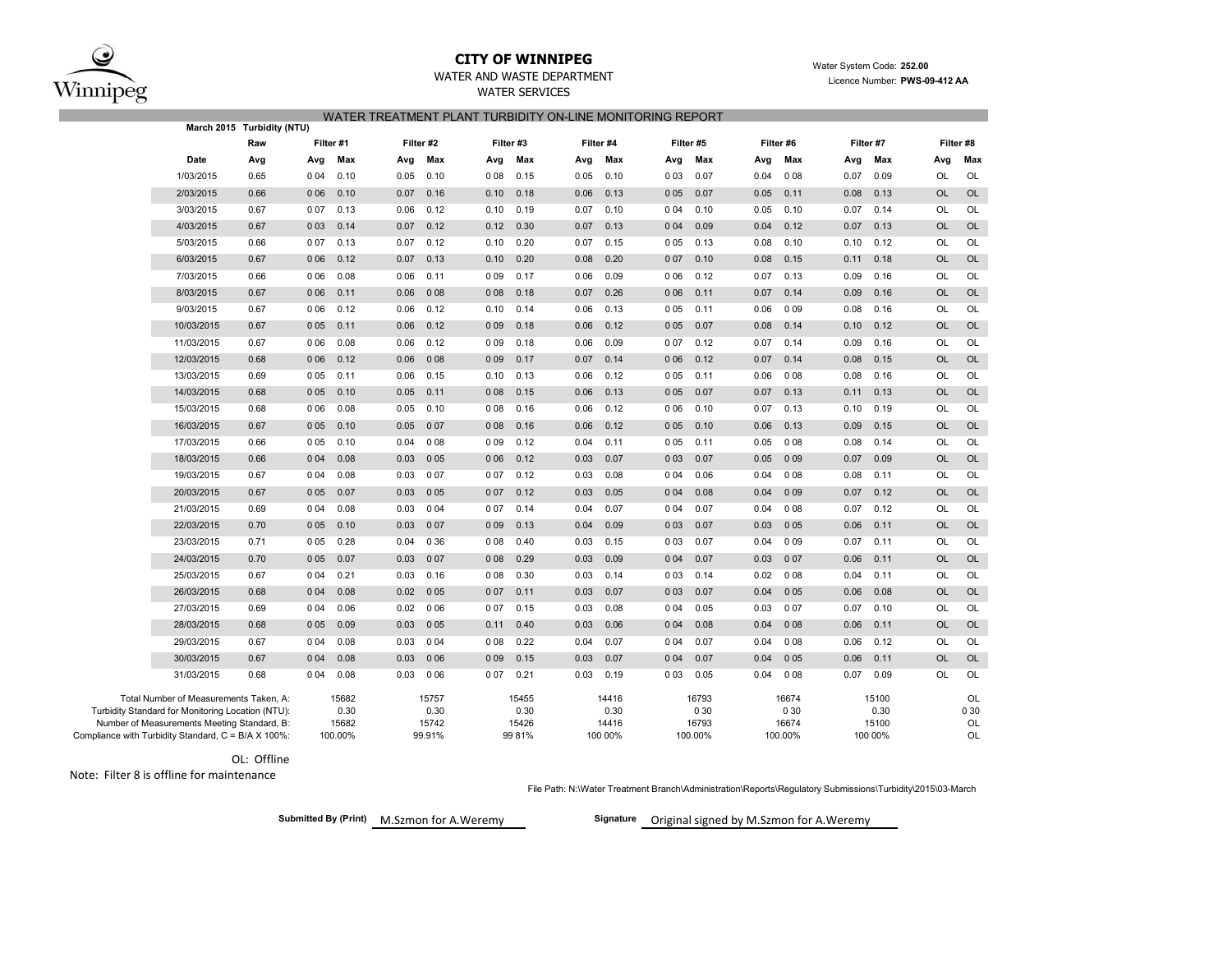

#### CITY OF WINNIPEG WATER AND WASTE DEPARTMENT ENVIRONMENTAL STANDARDS DIVISION

## **WATER TREATMENT PLANT TURBIDITY GRAB MONITORING REPORT**

| Water System Code: 252.00                          | <b>Turbidity (NTU)</b> |             |                     |                     |             |           |                     |                     |           |  |  |  |  |
|----------------------------------------------------|------------------------|-------------|---------------------|---------------------|-------------|-----------|---------------------|---------------------|-----------|--|--|--|--|
| Licence No. PWS-09-412 AA                          |                        |             |                     |                     |             |           |                     |                     |           |  |  |  |  |
| <b>Date</b>                                        | <b>Raw Water</b>       | Filter 1    | Filter <sub>2</sub> | Filter <sub>3</sub> | Filter 4    | Filter 5  | Filter <sub>6</sub> | Filter <sub>7</sub> | Filter 8  |  |  |  |  |
| 01-Mar-2015                                        | <b>NS</b>              | <b>NS</b>   | <b>NS</b>           | <b>NS</b>           | <b>NS</b>   | <b>NS</b> | <b>NS</b>           | <b>NS</b>           | OL        |  |  |  |  |
| 02-Mar-2015                                        | 0.59                   | 0.09        | 0.09                | 0.18                | 0.06        | 0.08      | 0.12                | 0.09                | <b>OL</b> |  |  |  |  |
| 03-Mar-2015                                        | 0.56                   | 0.11        | 0.11                | 0.12                | 0.17        | 0.12      | 0.08                | 0.17                | OL        |  |  |  |  |
| 04-Mar-2015                                        | 0.57                   | 0.17        | 0.11                | 0.15                | 0.13        | 0.07      | 0.07                | 0.10                | OL        |  |  |  |  |
| 05-Mar-2015                                        | 0.53                   | 0.13        | 0.13                | 0.17                | 0.12        | 0.11      | 0.18                | 0.12                | OL        |  |  |  |  |
| 06-Mar-2015                                        | 0.55                   | 0.12        | 0.20                | 0.22                | 0.12        | 0.17      | 0.23                | 0.13                | <b>OL</b> |  |  |  |  |
| 07-Mar-2015                                        | NS                     | <b>NS</b>   | <b>NS</b>           | <b>NS</b>           | <b>NS</b>   | <b>NS</b> | <b>NS</b>           | <b>NS</b>           | OL        |  |  |  |  |
| 08-Mar-2015                                        | <b>NS</b>              | <b>NS</b>   | <b>NS</b>           | <b>NS</b>           | <b>NS</b>   | <b>NS</b> | <b>NS</b>           | <b>NS</b>           | OL        |  |  |  |  |
| 09-Mar-2015                                        | 0.82                   | 0.18        | 0.18                | 0.14                | 0.16        | 0.14      | 0.13                | 0.18                | OL        |  |  |  |  |
| 10-Mar-2015                                        | 0.58                   | 0.10        | 0.14                | 0.16                | 0.15        | 0.19      | 0.13                | 0.18                | OL        |  |  |  |  |
| 11-Mar-2015                                        | 0.75                   | 0.17        | 0.10                | 0.13                | 0.15        | 0.13      | 0.13                | 0.14                | OL        |  |  |  |  |
| 12-Mar-2015                                        | 0.52                   | 0.12        | 0.09                | 0.11                | 0.16        | 0.15      | 0.12                | 0.10                | OL        |  |  |  |  |
| 13-Mar-2015                                        | 0.66                   | 0.13        | 0.14                | 0.16                | 0.16        | 0.18      | 0.18                | 0.14                | OL        |  |  |  |  |
| 14-Mar-2015                                        | <b>NS</b>              | <b>NS</b>   | <b>NS</b>           | <b>NS</b>           | <b>NS</b>   | <b>NS</b> | <b>NS</b>           | <b>NS</b>           | OL        |  |  |  |  |
| 15-Mar-2015                                        | <b>NS</b>              | <b>NS</b>   | <b>NS</b>           | <b>NS</b>           | <b>NS</b>   | <b>NS</b> | <b>NS</b>           | <b>NS</b>           | OL        |  |  |  |  |
| 16-Mar-2015                                        | 0.54                   | 0.09        | 0.08                | 0.14                | 0.24        | 0.23      | 0.20                | 0.15                | OL        |  |  |  |  |
| 17-Mar-2015                                        | 0.54                   | 0.12        | 0.09                | 0.10                | 0.17        | 0.09      | 0.13                | 0.08                | OL        |  |  |  |  |
| 18-Mar-2015                                        | 0.55                   | 0.15        | 0.09                | 0.11                | 0.06        | 0.13      | 0.08                | 0.18                | OL        |  |  |  |  |
| 19-Mar-2015                                        | 0.58                   | 0.07        | 0.07                | 0.12                | 0.09        | 0.08      | 0.11                | 0.08                | OL        |  |  |  |  |
| 20-Mar-2015                                        | 0.56                   | 0.14        | 0.08                | 0.07                | 0.14        | 0.08      | 0.10                | 0.12                | OL        |  |  |  |  |
| 21-Mar-2015                                        | <b>NS</b>              | <b>NS</b>   | <b>NS</b>           | <b>NS</b>           | <b>NS</b>   | <b>NS</b> | <b>NS</b>           | <b>NS</b>           | OL        |  |  |  |  |
| 22-Mar-2015                                        | <b>NS</b>              | <b>NS</b>   | <b>NS</b>           | <b>NS</b>           | <b>NS</b>   | <b>NS</b> | <b>NS</b>           | <b>NS</b>           | OL        |  |  |  |  |
| 23-Mar-2015                                        | 0.67                   | 0.09        | 0.08                | 0.12                | 0.17        | 0.13      | 0.18                | 0.19                | OL        |  |  |  |  |
| 24-Mar-2015                                        | 0.66                   | 0.10        | 0.08                | 0.19                | 0.06        | 0.09      | 0.09                | 0.18                | OL        |  |  |  |  |
| 25-Mar-2015                                        | 0.76                   | 0.12        | 0.12                | 0.18                | 0.12        | 0.15      | 0.13                | 0.08                | OL        |  |  |  |  |
| 26-Mar-2015                                        | 0.53                   | 0.06        | 0.08                | 0.09                | 0.07        | 0.07      | 0.07                | 0.06                | OL        |  |  |  |  |
| 27-Mar-2015                                        | 0.63                   | 0.09        | 0.19                | 0.11                | 0.14        | 0.16      | 0.11                | 0.08                | OL        |  |  |  |  |
| 28-Mar-2015                                        | NS                     | $_{\rm NS}$ | <b>NS</b>           | $_{\rm NS}$         | $_{\rm NS}$ | NS        | $_{\rm NS}$         | <b>NS</b>           | OL        |  |  |  |  |
| 29-Mar-2015                                        | <b>NS</b>              | <b>NS</b>   | <b>NS</b>           | <b>NS</b>           | <b>NS</b>   | <b>NS</b> | <b>NS</b>           | <b>NS</b>           | OL        |  |  |  |  |
| 30-Mar-2015                                        | 0.53                   | 0.14        | 0.12                | 0.24                | 0.08        | 0.08      | 0.08                | 0.07                | OL        |  |  |  |  |
| 31-Mar-2015                                        | 0.51                   | 0.07        | 0.07                | 0.13                | 0.09        | 0.08      | 0.08                | 0.09                | OL        |  |  |  |  |
| Total number of measurements taken, A:             | 22                     | 22          | 22                  | 22                  | 22          | 22        | 22                  | $\mathbf{0}$        |           |  |  |  |  |
| Turbidity Standard for Monitoring Location (NTU):  | 0.30                   | 0.30        | 0.30                | 0.30                | 0.30        | 0.30      | 0.30                | 0.30                |           |  |  |  |  |
| Number of measurements meeting standard, B:        |                        | 22          | 22                  | 22                  | 22          | 22        | 22                  | 22                  | 0         |  |  |  |  |
| Compliance with Turbidity Standard, C= B/A X 100%: |                        | 100%        | 100%                | 100%                | 100%        | 100%      | 100%                | 100%                | OL        |  |  |  |  |

NS: No Sample NA: Not Analyzed OL: Off-Line

Effective, December 22, 2014, filter 8 has been put offline for maintenance issues.

| Comments |  |  |  |  |  |  |  | <b>Report Compiled By:</b> |  | <b>H.Demchenko</b> |  |
|----------|--|--|--|--|--|--|--|----------------------------|--|--------------------|--|
|          |  |  |  |  |  |  |  |                            |  |                    |  |

**Approved in LIMS By: C.Diduck**

Date Approved: 1-Apr-15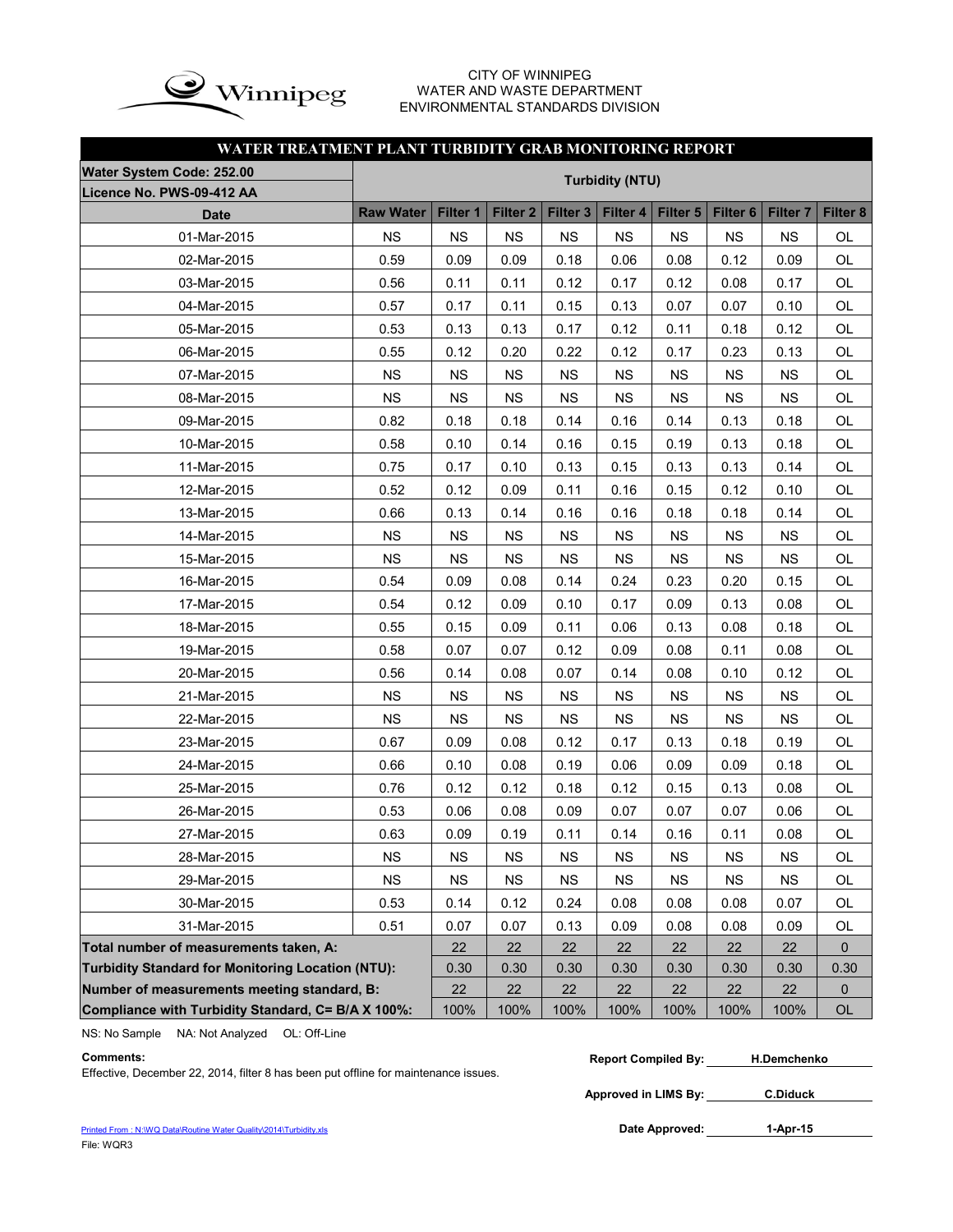

**City of Winnipeg**

Water and Waste Department

Water Services

# WATER TREATMENT PLANT FREE CHLORINE ON-LINE MONITORING REPORT

Deacon Booster Pumping Station

| Water System Code:     |
|------------------------|
| Licence Number:        |
| <b>Report Created:</b> |

Water System Code: **252.00** Licence Number: **PWS-09-412 AA**

01 April 2015 **Report Period: March 2015** 

|                                             |         | <b>BRANCH1</b><br>[mg/L] |         | <b>BRANCH2</b><br>[mg/L] |  |  |  |
|---------------------------------------------|---------|--------------------------|---------|--------------------------|--|--|--|
| Date                                        | Average | Minimum                  | Average | Minimum                  |  |  |  |
| 1/03/2015                                   | 1 0 4   | 0.99                     | 1.01    | 0.96                     |  |  |  |
| 2/03/2015                                   | 102     | 0.95                     | 1.01    | 0.96                     |  |  |  |
| 3/03/2015                                   | 101     | 0.92                     | 0.98    | 0.94                     |  |  |  |
| 4/03/2015                                   | 106     | 0.97                     | 1.05    | 0.95                     |  |  |  |
| 5/03/2015                                   | 105     | 0.96                     | 1.14    | 1.05                     |  |  |  |
| 6/03/2015                                   | 106     | 1.00                     | 1.16    | 1.11                     |  |  |  |
| 7/03/2015                                   | 105     | 1.01                     | 1.13    | 1.08                     |  |  |  |
| 8/03/2015                                   | 1 0 0   | 0.94                     | 1.07    | 1.02                     |  |  |  |
| 9/03/2015                                   | 098     | 095                      | 1.05    | 1.01                     |  |  |  |
| 10/03/2015                                  | 096     | 091                      | 1.02    | 0.96                     |  |  |  |
| 11/03/2015                                  | 098     | 092                      | 1.02    | 0.88                     |  |  |  |
| 12/03/2015                                  | 1 0 0   | 094                      | 1.00    | 0.90                     |  |  |  |
| 13/03/2015                                  | 100     | 095                      | 0.96    | 0.88                     |  |  |  |
| 14/03/2015                                  | 105     | 098                      | 1.11    | 0.99                     |  |  |  |
| 15/03/2015                                  | 104     | 098                      | 1.10    | 1.04                     |  |  |  |
| 16/03/2015                                  | 105     | 101                      | 1.09    | 1.06                     |  |  |  |
| 17/03/2015                                  | 102     | 096                      | 0.99    | 0.92                     |  |  |  |
| 18/03/2015                                  | 107     | 097                      | 1.06    | 0.97                     |  |  |  |
| 19/03/2015                                  | 107     | 101                      | 1.17    | 1.06                     |  |  |  |
| 20/03/2015                                  | 102     | 098                      | 1.18    | 1.10                     |  |  |  |
| 21/03/2015                                  | 105     | 096                      | 1.18    | 1.07                     |  |  |  |
| 22/03/2015                                  | 107     | 101                      | 1.19    | 1.12                     |  |  |  |
| 23/03/2015                                  | 105     | 0.77                     | 1.06    | 0.86                     |  |  |  |
| 24/03/2015                                  | 1 0 2   | 096                      | 1.15    | 1.07                     |  |  |  |
| 25/03/2015                                  | 095     | 0.63                     | 1.05    | 0.72                     |  |  |  |
| 26/03/2015                                  | 093     | 087                      | 1.28    | 1.15                     |  |  |  |
| 27/03/2015                                  | 096     | 087                      | 1.17    | 1.03                     |  |  |  |
| 28/03/2015                                  | 100     | 094                      | 1.10    | 1.04                     |  |  |  |
| 29/03/2015                                  | 099     | 094                      | 1.08    | 1.01                     |  |  |  |
| 30/03/2015                                  | 096     | 091                      | 1.06    | 1.01                     |  |  |  |
| 31/03/2015                                  | 100     | 095                      | 1.02    | 0.92                     |  |  |  |
| Total Number of Measurements, A:            |         | 21571                    |         | 21568                    |  |  |  |
| Minimum Free Chlorine Standard:             |         | 0.50                     | 0.50    |                          |  |  |  |
| Number of Measurements Meeting Standard, B: |         | 21571                    | 21568   |                          |  |  |  |
| COMPLIANCE, $C = B/A \times 100\%$ :        |         | 100                      |         | 100                      |  |  |  |

File Path: N:\Water Treatment Branch\Administration\Reports\Regulatory Submissions\Chlorine\2015\03-March

Submitted By (Print): M.Szmon for A.Weremy

Signature: Original signed by M.Szmon for A.Weremy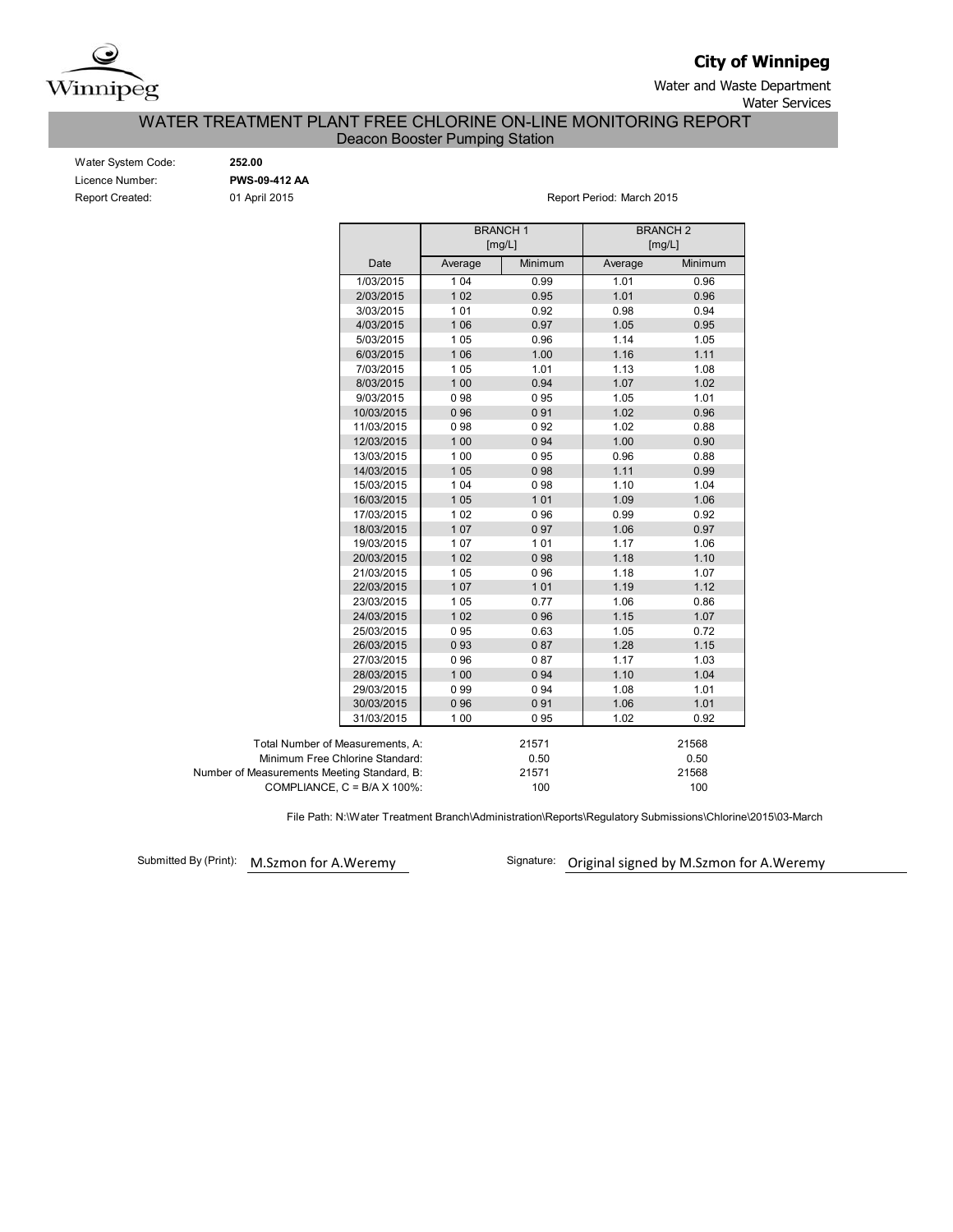

# WATER AND WASTE DEPARTMENT ENVIRONMENTAL STANDARDS DIVISION

| WATER TREATMENT PLANT CHLORINE GRAB MONITORING REPORT |                                |                                 |                                                          |                                 |  |  |  |  |  |  |
|-------------------------------------------------------|--------------------------------|---------------------------------|----------------------------------------------------------|---------------------------------|--|--|--|--|--|--|
| Water System Code: 252.00                             |                                | <b>Deacon Booster Pumping</b>   | <b>Deacon Booster Pumping</b><br><b>Station Branch 2</b> |                                 |  |  |  |  |  |  |
| Licence No. PWS-09-412 AA                             | <b>Station Branch 1</b>        |                                 |                                                          |                                 |  |  |  |  |  |  |
| <b>Date</b>                                           | <b>Free Chlorine</b><br>(mg/L) | <b>Total Chlorine</b><br>(mg/L) | <b>Free Chlorine</b><br>(mg/L)                           | <b>Total Chlorine</b><br>(mg/L) |  |  |  |  |  |  |
| 01-Mar-2015                                           | <b>NS</b>                      | <b>NS</b>                       | <b>NS</b>                                                | <b>NS</b>                       |  |  |  |  |  |  |
| 02-Mar-2015                                           | 1.05                           | 1.21                            | 1.07                                                     | 1.22                            |  |  |  |  |  |  |
| 03-Mar-2015                                           | 1.10                           | 1.21                            | 1.02                                                     | 1.19                            |  |  |  |  |  |  |
| 04-Mar-2015                                           | 1.02                           | 1.21                            | 1.07                                                     | 1.21                            |  |  |  |  |  |  |
| 05-Mar-2015                                           | 1.11                           | 1.26                            | 1.16                                                     | 1.60                            |  |  |  |  |  |  |
| 06-Mar-2015                                           | 1.13                           | 1.31                            | 1.15                                                     | 1.36                            |  |  |  |  |  |  |
| 07-Mar-2015                                           | <b>NS</b>                      | <b>NS</b>                       | <b>NS</b>                                                | <b>NS</b>                       |  |  |  |  |  |  |
| 08-Mar-2015                                           | <b>NS</b>                      | <b>NS</b>                       | <b>NS</b>                                                | <b>NS</b>                       |  |  |  |  |  |  |
| 09-Mar-2015                                           | 1.02                           | 1.15                            | 1.13                                                     | 1.28                            |  |  |  |  |  |  |
| 10-Mar-2015                                           | 1.02                           | 1.20                            | 1.06                                                     | 1.26                            |  |  |  |  |  |  |
| 11-Mar-2015                                           | 0.98                           | 1.17                            | 0.96                                                     | 1.14                            |  |  |  |  |  |  |
| 12-Mar-2015                                           | 1.09                           | 1.23                            | 1.08                                                     | 1.29                            |  |  |  |  |  |  |
| 13-Mar-2015                                           | 1.11                           | 1.24                            | 1.06                                                     | 1.20                            |  |  |  |  |  |  |
| 14-Mar-2015                                           | <b>NS</b>                      | <b>NS</b>                       | <b>NS</b>                                                | <b>NS</b>                       |  |  |  |  |  |  |
| 15-Mar-2015                                           | <b>NS</b>                      | <b>NS</b>                       | <b>NS</b>                                                | <b>NS</b>                       |  |  |  |  |  |  |
| 16-Mar-2015                                           | 1.03                           | 1.20                            | 1.14                                                     | 1.27                            |  |  |  |  |  |  |
| 17-Mar-2015                                           | 1.09                           | 1.25                            | 1.04                                                     | 1.21                            |  |  |  |  |  |  |
| 18-Mar-2015                                           | 1.02                           | 1.17                            | 1.01                                                     | 1.17                            |  |  |  |  |  |  |
| 19-Mar-2015                                           | 1.08                           | 1.24                            | 1.11                                                     | 1.27                            |  |  |  |  |  |  |
| 20-Mar-2015                                           | 1.10                           | 1.23                            | 1.15                                                     | 1.30                            |  |  |  |  |  |  |
| 21-Mar-2015                                           | <b>NS</b>                      | <b>NS</b>                       | <b>NS</b>                                                | <b>NS</b>                       |  |  |  |  |  |  |
| 22-Mar-2015                                           | <b>NS</b>                      | <b>NS</b>                       | <b>NS</b>                                                | <b>NS</b>                       |  |  |  |  |  |  |
| 23-Mar-2015                                           | 1.12                           | 1.26                            | 1.13                                                     | 1.32                            |  |  |  |  |  |  |
| 24-Mar-2015                                           | 1.01                           | 1.17                            | 1.12                                                     | 1.30                            |  |  |  |  |  |  |
| 25-Mar-2015                                           | 0.92                           | 1.12                            | 0.99                                                     | 1.21                            |  |  |  |  |  |  |
| 26-Mar-2015                                           | 1.07                           | 1.18                            | 1.13                                                     | 1.29                            |  |  |  |  |  |  |
| 27-Mar-2015                                           | 1.00                           | 1.19                            | 1.10                                                     | 1.28                            |  |  |  |  |  |  |
| 28-Mar-2015                                           | <b>NS</b>                      | <b>NS</b>                       | <b>NS</b>                                                | <b>NS</b>                       |  |  |  |  |  |  |
| 29-Mar-2015                                           | <b>NS</b>                      | <b>NS</b>                       | <b>NS</b>                                                | <b>NS</b>                       |  |  |  |  |  |  |
| 30-Mar-2015                                           | 0.99                           | 1.18                            | 1.02                                                     | 1.24                            |  |  |  |  |  |  |
| 31-Mar-2015                                           | 1.06                           | 1.20                            | 1.07                                                     | 1.19                            |  |  |  |  |  |  |
| Total number of measurements taken, A:                | 22                             |                                 | 22                                                       |                                 |  |  |  |  |  |  |
| Chlorine Standard for Monitoring Location (mg/L):     | 0.50                           |                                 | 0.50                                                     |                                 |  |  |  |  |  |  |
| Number of measurements meeting standard, B:           | 22                             |                                 | 22                                                       |                                 |  |  |  |  |  |  |
| Compliance with Chlorine Standard, C= B/A X 100%:     | 100%                           |                                 | 100%                                                     |                                 |  |  |  |  |  |  |

NS: No Sample NA: Not Analyzed OL: Off-Line

| Comments: | <b>Report Compiled By:</b> | H.Demchenko |
|-----------|----------------------------|-------------|
|           |                            |             |

**Approved in LIMS By: C.Diduck**

Date Approved: 1-Apr-15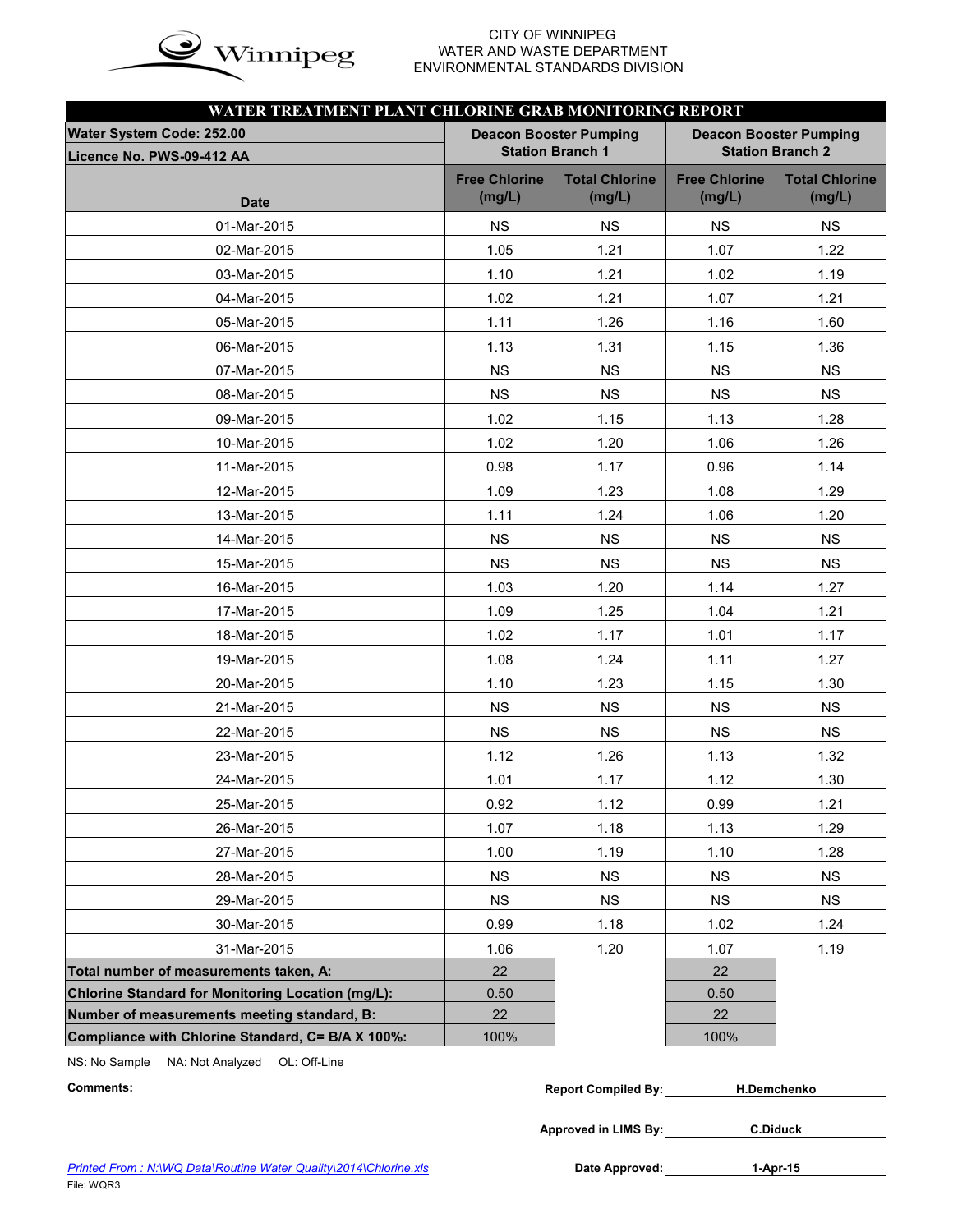

#### **CITY OF WINNIPEG**WATER AND WASTE DEPARTMENT

WATER SERVICES

 Water System Code: **252.00** Licence Number:**PWS-09-412 AA**

WATER TREATMENT PLANT UV REPORT

Report Period: **March 2015** Report Created: **Wednesday, April 01, 2015**

|           | <b>Transmittance</b> |           | <b>UVR-D100A</b> |         |        |           | <b>UVR-D200A</b> |         |         |           | <b>UVR-D300A</b>  |        |        |           | <b>UVR-D400A</b>  |         |         |           | <b>UVR-D500A</b> |         |         |           | <b>UVR-D600A</b> |        |        |           | Total             |         |         | % Volume          |
|-----------|----------------------|-----------|------------------|---------|--------|-----------|------------------|---------|---------|-----------|-------------------|--------|--------|-----------|-------------------|---------|---------|-----------|------------------|---------|---------|-----------|------------------|--------|--------|-----------|-------------------|---------|---------|-------------------|
| Date      | $\frac{0}{n}$        |           | Water Volume IML |         |        |           | Water Volume IML |         |         |           | Water Volume [ML] |        |        |           | Water Volume [ML] |         |         |           | Water Volume IML |         |         |           | Water Volume IML |        |        |           | Water Volume [ML] |         |         | <b>Treated To</b> |
|           |                      | Untreated | Below 7          | $\circ$ | Total  | Untreated | Below            | To      | Total   | Untreated | Below             | To     | Total  | Untreated | Below             | To      | Total   | Untreated | Below            | To      | Total   | Untreated | Below            | To     | Total  | Untreated | Below             | To      | Total   | Dose              |
| 01/03/201 | 92.96                | 0.00      | 0.00             | 63.02   | 63.02  | 0.00      | 0.00             | 0.00    | 0.00    | 0.00      | 0.00              | 60.06  | 60.06  | 0.00      | 0.00              | 0.00    | 0.00    | 0.00      | 0.00             | 0.00    | 0.00    | 0.00      | 0.05             | 69.93  | 69.98  | 0.00      | 0.05              | 193.01  | 193.06  | 99.97             |
| 02/03/201 | 92.52                | 0.00      | 0.00             | 63.00   | 63.00  | 0.00      | 0.00             | 0.00    | 0.00    | 0.00      | 0.00              | 60.09  | 60.09  | 0.00      | 0.00              | 0.00    | 0.00    | 0.00      | 0.00             | 0.00    | 0.00    | 0.00      | 0.00             | 69.94  | 69.94  | 0.00      | 0.00              | 193.03  | 193.03  | 100.00            |
| 03/03/201 | 92.46                | 0.00      | 0.00             | 63.19   | 63.1   | 0.00      | 0.00             | 0.00    | 0.00    | 0.00      | 0.00              | 60.17  | 60.1   | 0.00      | 0.00              | 0.00    | 0.00    | 0.00      | 0.00             | 0.00    | 0.00    | 0.00      | 0.00             | 70.13  | 70.13  | 0.00      | 0.00              | 193.49  | 193.49  | 100.00            |
| 04/03/201 | 92.43                | 0.00      | 0.00             | 64.6    | 64.6   | 0.00      | 0.00             | 0.00    | 0.00    | 0.00      | 0.00              | 61.08  | 61.08  | 0.00      | 0.00              | 0.00    | 0.00    | 0.00      | 0.00             | 30.60   | 30.60   | 0.00      | 0.00             | 40.71  | 40.7   | 0.00      | 0.00              | 197.00  | 197.00  | 100.00            |
| 05/03/201 | 92.00                | 0.00      | 0.45             | 64.69   | 65.1   | 0.00      | 0.00             | 0.00    | 0.00    | 0.00      | 0.00              | 60.22  | 60.22  | 0.00      | 0.00              | 0.00    | 0.00    | 0.00      | 0.00             | 71.08   | 71.08   | 0.00      | 0.00             | 0.00   | 0.00   | 0.00      | 0.45              | 195.99  | 196.44  | 99.77             |
| 06/03/201 | 91.90                | 0.00      | 0.39             | 62.62   | 63.0   | 0.00      | 0.00             | 1.19    | 1.19    | 0.00      | 0.00              | 59.68  | 59.68  | 0.00      | 0.00              | 1.37    | 1.3     | 0.00      | 0.00             | 68.74   | 68.7    | 0.00      | 0.00             | 0.00   | 0.00   | 0.00      | 0.39              | 193.61  | 194.00  | 99.80             |
| 07/03/201 | 92.29                | 0.00      | 0.00             | 61.00   | 61.0   | 0.00      | 0.00             | 0.00    | 0.00    | 0.00      | 0.00              | 60.50  | 60.50  | 0.00      | 0.00              | 0.00    | 0.00    | 0.00      | 0.00             | 72.52   | 72.52   | 0.00      | 0.00             | 0.00   | 0.00   | 0.00      | 0.00              | 194.02  | 194.02  | 100.00            |
| 08/03/201 | 92.27                | 0.00      | 0.00             | 59.99   | 59.99  | 0.00      | 0.00             | 0.00    | 0.00    | 0.00      | 0.00              | 60.84  | 60.84  | 0.00      | 0.00              | 0.00    | 0.00    | 0.00      | 0.00             | 73.10   | 73.1    | 0.00      | 0.00             | 0.00   | 0.00   | 0.00      | 0.00              | 193.94  | 193.94  | 100.00            |
| 09/03/201 | 92.24                | 0.00      | 0.13             | 59.87   | 59.9   | 0.00      | 0.00             | 0.00    | 0.00    | 0.00      | 0.00              | 61.04  | 61.0   | 0.00      | 0.00              | 0.00    | 0.00    | 0.00      | 0.00             | 72.96   | 72.96   | 0.00      | 0.00             | 0.00   | 0.00   | 0.00      | 0.13              | 193.86  | 193.99  | 99.93             |
| 10/03/201 | 92.24                | 0.07      | 0.20             | 38.00   | 38.26  | 0.00      | 0.00             | 24.02   | 24.02   | 0.00      | 0.00              | 60.42  | 60.4   | 0.00      | 0.00              | 0.00    | 0.00    | 0.00      | 0.00             | 71.26   | 71.26   | 0.00      | 0.00             | 0.00   | 0.00   | 0.07      | 0.20              | 193.7'  | 193.97  | 99.86             |
| 11/03/201 | 92.22                | 0.00      | 0.00             | 0.00    | 0.00   | 0.00      | 0.00             | 66.51   | 66.5    | 0.00      | 0.00              | 58.85  | 58.8   | 0.00      | 0.00              | 0.00    | 0.00    | 0.00      | 0.00             | 67.52   | 67.52   | 0.00      | 0.02             | 1.08   | 1.1'   | 0.00      | 0.02              | 193.97  | 194.00  | 99.99             |
| 12/03/201 | 92.23                | 0.00      | 0.00             | 0.00    | 0.00   | 0.00      | 0.00             | 69.71   | 69.7    | 0.00      | 0.00              | 55.03  | 55.0   | 0.00      | 0.00              | 0.00    | 0.00    | 0.00      | 0.00             | 45.95   | 45.95   | 0.00      | 0.00             | 26.07  | 26.07  | 0.00      | 0.00              | 196.76  | 196.77  | 100.00            |
| 13/03/201 | 92.54                | 0.00      | 0.00             | 0.00    | 0.00   | 0.00      | 0.00             | 72.45   | 72.45   | 0.00      | 0.00              | 25.09  | 25.09  | 0.00      | 0.03              | 26.27   | 26.30   | 0.00      | 0.00             | 0.00    | 0.00    | 0.00      | 0.00             | 73.15  | 73.15  | 0.00      | 0.03              | 196.95  | 196.98  | 99.98             |
| 14/03/201 | 92.49                | 0.00      | 0.00             | 0.00    | 0.00   | 0.00      | 0.00             | 69.59   | 69.5    | 0.00      | 0.00              | 0.00   | 0.0    | 0.00      | 0.00              | 60.25   | 60.2    | 0.00      | 0.00             | 47.97   | 47.9    | 0.00      | 0.05             | 19.12  | 19.1   | 0.00      | 0.05              | 196.92  | 196.97  | 99.98             |
| 15/03/201 | 92.55                | 0.00      | 0.00             | 0.00    | 0.00   | 0.00      | 0.00             | 69.40   | 69.4    | 0.00      | 0.00              | 0.00   | 0.00   | 0.00      | 0.00              | 60.19   | 60.1    | 0.00      | 0.00             | 66.86   | 66.8    | 0.00      | 0.00             | 0.00   | 0.00   | 0.00      | 0.00              | 196.45  | 196.45  | 100.00            |
| 16/03/201 | 92.68                | 0.00      | 0.00             | 0.00    | 0.0    | 0.00      | 0.00             | 69.20   | 69.2    | 0.00      | 0.00              | 0.00   | 0.00   | 0.00      | 0.00              | 60.17   | 60.1    | 0.00      | 0.00             | 66.62   | 66.62   | 0.00      | 0.00             | 0.00   | 0.00   | 0.00      | 0.00              | 195.99  | 195.99  | 100.00            |
| 17/03/201 | 92.78                | 0.00      | 0.00             | 0.00    | 0.00   | 0.00      | 0.00             | 64.51   | 64.5    | 0.00      | 0.00              | 0.00   | 0.00   | 0.00      | 0.00              | 62.08   | 62.08   | 0.00      | 0.00             | 10.25   | 10.25   | 0.00      | 0.03             | 51.39  | 51.42  | 0.00      | 0.03              | 188.23  | 188.26  | 99.98             |
| 18/03/201 | 93.32                | 0.00      | 0.00             | 0.00    | 0.00   | 0.00      | 0.00             | 67.01   | 67.0    | 0.00      | 0.00              | 0.00   | 0.00   | 0.00      | 0.00              | 65.81   | 65.8    | 0.00      | 0.00             | 0.00    | 0.00    | 0.00      | 0.00             | 64.13  | 64.13  | 0.00      | 0.00              | 196.95  | 196.95  | 100.00            |
| 19/03/201 | 93.10                | 0.00      | 0.00             | 0.00    | 0.00   | 0.00      | 0.00             | 67.14   | 67.1    | 0.00      | 0.00              | 0.00   | 0.00   | 0.00      | 0.00              | 65.78   | 65.7    | 0.00      | 0.00             | 34.65   | 34.65   | 0.00      | 0.00             | 30.88  | 30.88  | 0.00      | 0.00              | 198.44  | 198.44  | 100.00            |
| 20/03/201 | 93.02                | 0.00      | 0.00             | 0.00    | 0.00   | 0.00      | 0.00             | 69.06   | 69.06   | 0.00      | 0.00              | 0.00   | 0.00   | 0.00      | 0.00              | 65.93   | 65.93   | 0.00      | 0.00             | 68.57   | 68.5    | 0.00      | 0.00             | 0.00   | 0.00   | 0.00      | 0.00              | 203.57  | 203.57  | 100.00            |
| 21/03/201 | 93.07                | 0.00      | 0.00             | 0.00    | 0.00   | 0.00      | 0.00             | 66.43   | 66.4    | 0.00      | 0.00              | 0.00   | 0.00   | 0.00      | 0.00              | 63.83   | 63.8    | 0.00      | 0.00             | 65.84   | 65.84   | 0.00      | 0.00             | 0.00   | 0.00   | 0.00      | 0.00              | 196.11  | 196.1   | 100.00            |
| 22/03/201 | 93.05                | 0.00      | 0.00             | 0.00    | 0.00   | 0.00      | 0.00             | 66.22   | 66.22   | 0.00      | 0.00              | 0.00   | 0.00   | 0.00      | 0.00              | 64.22   | 64.22   | 0.00      | 0.00             | 65.56   | 65.56   | 0.00      | 0.00             | 0.00   | 0.00   | 0.00      | 0.00              | 196.00  | 196.00  | 100.00            |
| 23/03/201 | 92.92                | 0.00      | 0.00             | 0.00    | 0.00   | 0.02      | 0.02             | 66.93   | 66.9    | 0.00      | 0.00              | 0.00   | 0.00   | 0.01      | 0.01              | 50.50   | 50.5    | 0.01      | 0.01             | 60.58   | 60.60   | 0.00      | 0.00             | 0.00   | 0.00   | 0.05      | 0.05              | 178.01  | 178.1   | 99.95             |
| 24/03/201 | 93.09                | 0.00      | 0.00             | 0.00    | 0.00   | 0.00      | 0.00             | 27.08   | 27.0    | 0.00      | 0.00              | 35.24  | 35.2   | 0.00      | 0.00              | 53.77   | 53.7    | 0.00      | 0.00             | 80.04   | 80.0    | 0.00      | 0.00             | 0.00   | 0.00   | 0.00      | 0.00              | 196.13  | 196.1   | 100.00            |
| 25/03/201 | 92.63                | 0.00      | 0.00             | 0.00    | 0.00   | 0.00      | 0.06             | 29.21   | 29.2    | 0.01      | 0.01              | 17.45  | 17.4   | 0.20      | 0.20              | 46.47   | 46.8    | 0.09      | 0.13             | 52.01   | 52.2    | 0.00      | 0.00             | 0.00   | 0.0    | 0.31      | 0.41              | 145.14  | 145.85  | 99.51             |
| 26/03/201 | 93.19                | 0.00      | 0.00             | 0.00    | 0.00   | 0.00      | 0.00             | 63.09   | 63.0    | 0.00      | 0.00              | 0.00   | 0.0    | 0.00      | 0.00              | 62.73   | 62.7    | 0.00      | 0.00             | 60.11   | 60.1    | 0.00      | 0.00             | 0.00   | 0.00   | 0.00      | 0.00              | 185.94  | 185.94  | 100.00            |
| 27/03/201 | 93.12                | 0.00      | 0.00             | 0.00    | 0.00   | 0.00      | 0.00             | 65.81   | 65.8    | 0.00      | 0.00              | 0.00   | 0.00   | 0.00      | 0.00              | 65.63   | 65.63   | 0.00      | 0.00             | 62.43   | 62.43   | 0.00      | 0.00             | 0.00   | 0.00   | 0.00      | 0.00              | 193.86  | 193.86  | 100.00            |
| 28/03/201 | 92.98                | 0.00      | 0.00             | 0.00    | 0.00   | 0.00      | 0.00             | 78.73   | 78.7    | 0.00      | 0.00              | 0.00   | 0.00   | 0.00      | 0.00              | 57.28   | 57.2    | 0.00      | 0.00             | 61.99   | 61.99   | 0.00      | 0.00             | 0.00   | 0.00   | 0.00      | 0.00              | 198.00  | 198.00  | 100.00            |
| 29/03/201 | 93.07                | 0.00      | 0.00             | 0.00    | 0.00   | 0.00      | 0.00             | 75.26   | 75.26   | 0.00      | 0.00              | 0.00   | 0.00   | 0.00      | 0.00              | 54.81   | 54.8    | 0.00      | 0.00             | 63.03   | 63.0    | 0.00      | 0.00             | 0.00   | 0.00   | 0.00      | 0.00              | 193.10  | 193.10  | 100.00            |
| 30/03/201 | 93.21                | 0.00      | 0.00             | 0.00    | 0.00   | 0.00      | 0.00             | 69.10   | 69.1    | 0.00      | 0.00              | 0.00   | 0.00   | 0.00      | 0.00              | 57.99   | 57.99   | 0.00      | 0.00             | 66.10   | 66.1    | 0.00      | 0.00             | 0.00   | 0.00   | 0.00      | 0.00              | 193.19  | 193.19  | 100.00            |
| 31/03/201 | 93.22                | 0.00      | 0.00             | 0.00    | 0.00   | 0.00      | 0.00             | 48.29   | 48.2    | 0.00      | 0.00              | 38.45  | 38.45  | 0.00      | 0.00              | 37.75   | 37.75   | 0.13      | 0.13             | 62.75   | 63.0    | 0.00      | 0.05             | 8.52   | 8.58   | 0.13      | 0.18              | 195.76  | 196.07  | 99.84             |
|           |                      | 0.07      | 1.17             | 599.98  | 601.22 | 0.02      | 0.09             | 1365.94 | 1366.05 | 0.01      | 0.01              | 834.21 | 834.24 | 0.21      | 0.24              | 1082.84 | 1083.29 | 0.22      | 0.27             | 1569.09 | 1569.59 | 0.01      | 0.21             | 525.05 | 525.27 | 0.55      | 1.99              | 5977.11 | 5979.66 |                   |

**Water Volume [%]:**

Untreated: To Dose Below Dose

0.01 % 0.03 % 99.96 %

**Submitted By (Print): M.Szmon for A.Weremy Signature: Original signed by M.Szmon for A.Weremy**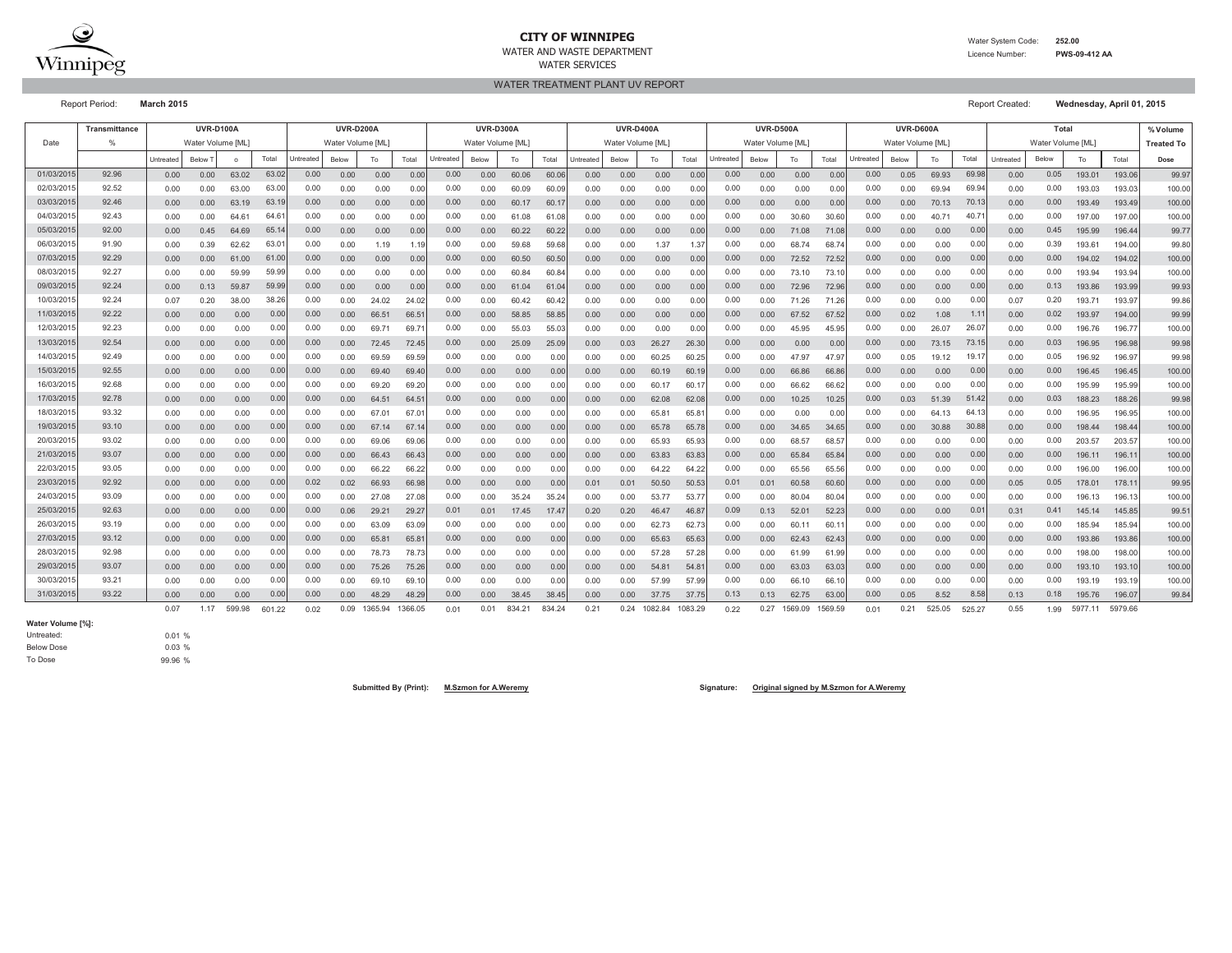

Water and Waste Department • Service des eaux et des déchets

Tu esday, Mar ch 31, 2015

**Our Incide ent/Report No: 02-201 5** LIMS Reference No: 41862

Ms. Melanie Betsill Dr inking Wate r Officer Manitoba Water Stewardship, Office of Drinking Water 10 07 Century Street Wi nnipeg MB R3H 0W4

# **RE: CORRECTIVE AC ΓΙΟΝ REPORT**

| <b>IATER SYSTEM</b><br><b>WATER SYSTEM CODE</b><br><b>LOCATION OF NON-COMPLIANT INCIDENT</b><br><b>OPERATOR IN CHARGE</b><br><b>INCIDENT REPORTED BY</b><br><b>TYPE OF NON-COMPLIANT INCIDENT</b> | Winnipeg Public Water System<br>252.00<br><b>Winnipeg 3-Dist WC05</b><br>NA.<br>Courtney Diduck, nalytical Services Branch Head<br>Low disinfection residual in the distribution system, 22(1) MR<br>40/2007                                                                                                                                                                                                       |
|---------------------------------------------------------------------------------------------------------------------------------------------------------------------------------------------------|--------------------------------------------------------------------------------------------------------------------------------------------------------------------------------------------------------------------------------------------------------------------------------------------------------------------------------------------------------------------------------------------------------------------|
| <b>INCIDENT DATE</b>                                                                                                                                                                              | March 5, 2015                                                                                                                                                                                                                                                                                                                                                                                                      |
| <b>DESCRIPTIO J OF CORRE TIVE ACTIONS</b>                                                                                                                                                         | IMMEDIATELY: Re-sampled o iginal location and tested<br>additional samples upstream a 1d downstream for free/total<br>chlorine, bacteria, ind temperature, and contacted the ODW.<br>Water Services Division was c intacted and the area was checked<br>for closed valves and spot flus red. All closed valves were located<br>and opened and free chlorine residuals were re-established to<br>acceptable levels. |
| <b>TEST RESULTS</b>                                                                                                                                                                               | See Attached                                                                                                                                                                                                                                                                                                                                                                                                       |

NO TES/COMMEN TS:

1. All microbiologi cal tests perfor med by contract la aboratory.

2. UP/DOWN ST रEAM testing performed when EC is >0 /100mL, TC is >10 /100mL or when res mple/consecutive sample is positive for EC or TC or as directed y the Manager of Environmental Standards Division and/or the office of Drinking Water

- 3. INITIAL chlorin e, turbidity and t emperature only tested at the req quired 39 sampl e locations.
- 4. NR-No Result due to laboratory/analyst error.

5. NA-Not Analyz ed.

**EMERGENCY REPORTING IS REQUIRED WHERE A POTENTIAL HEALTH NSK IS INVOL ED. FOLLOW THE INSTRUCTIONS OF YOUR DRI NKING WATER OFFICER ON S SITUATIONS RE QUIRING IMM EDIATE REPORT TING**

## **DI STRIBUTION**

FORWARD THE )RIGINAL TO THE DRINKING WATER OFFICER WITH THE MONTHLY COMPLIANCE SUBMISSIONS.

**Contact the D rinking Water Officer for any c comments, ques stions or conce rns**

RE FERENCE: ODW-RF -016

Embrace the spirit . Vivez l'esprit

Environmental Standards Division · Division des normes nuironnementales 2230 Main Street. • 2230, rue Main • Winnipeg • Manitoba R2V 4T8 fax/téléc. (204) 339-2147 • w vw.winnipeg.ca